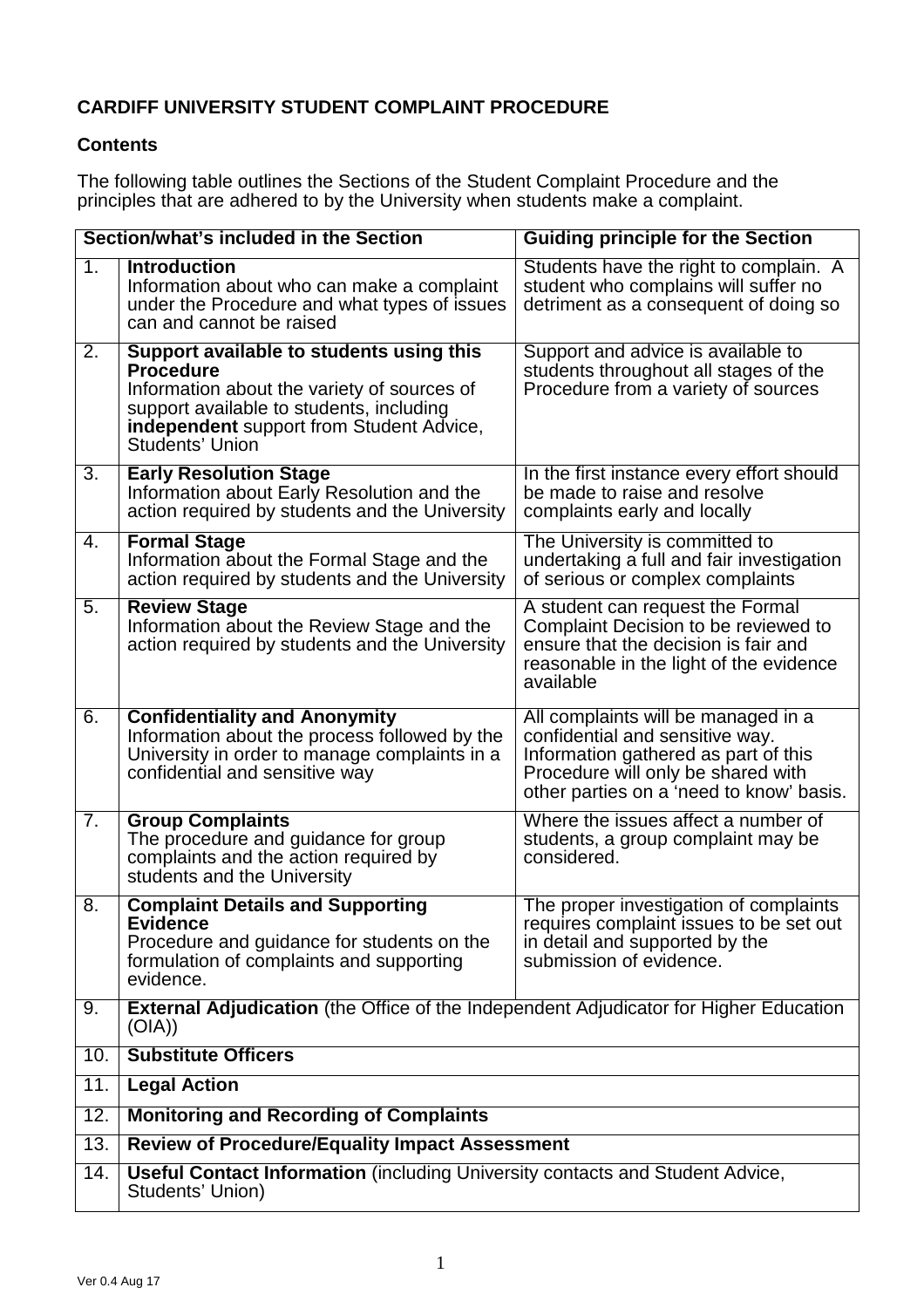# **CARDIFF UNIVERSITY STUDENT COMPLAINT PROCEDURE**

This Procedure can be made available in the following alternative formats: Braille; large print; tape; disk and on coloured paper. Please contact the Student Complaints Team to request a copy in your chosen format.

# **1. INTRODUCTION**

## **Principle**

Students have the right to complain. A student who complains will suffer no detriment as a consequence of doing so.

# **1.1 WHO CAN MAKE A COMPLAINT?**

Students are eligible to use this Procedure as individuals or as a group if they are:

- .1 registered Cardiff University students;
- .2 former Cardiff University students.

## **Guidance for Students**

- **G1** Registered students include those registered or enrolled on a programme and those on an interruption of study, temporary withdrawal or temporary exclusion or suspension.
- **G2** Former students are eligible to use this Procedure up to **28 calendar days** after their formal leaving date or (if eligible to graduate) up to **28 calendar days** after graduation date.
- **G3** The University expects you to raise a complaint yourself within **7 calendar days** of the issue arising by completion of the appropriate form and submitting it in hard copy or by email. Relevant Forms for all stages of this Procedure can be downloaded here: http://www.cardiff.ac.uk/public-information/studentsapplicants/complaints or obtained in paper form from the appropriate complaint administrator (Early Resolution Stage Complaint Form) or Student Complaints Team (Formal and Review Stage Complaint Forms).
- **G4** If a complaint is **not** received within the time limits attached to each stage of the Procedure, the complaint will normally be deemed as 'out of time'. The time limits may be waived if good reason can be shown by you for not having brought the complaint forward within these limits. However, you should be aware that any lengthy delay may mean the University cannot reasonably be expected to investigate and/or make a finding regarding such complaints.
- **G5** Staff dealing with complaints may seek advice from the Student Complaints Team when determining the eligibility of a complaint under the Procedure. If the University decides that the complaint is **not** eligible for consideration under the Procedure (including complaints that are deemed to be 'out of time') the Student Complaints Team will send you a letter to confirm that the University's internal procedures have been completed and the reasons for the decision. This will normally be sent to you within **14 calendar days** of receipt of the complaint. This letter is known as a Completion of Procedures letter. There is no further action you can take under the University's internal procedures. You can, if you wish, refer the University's decision to the Office of the Independent Adjudicator for Higher Education (OIA) – (see Section 9 – External Adjudication).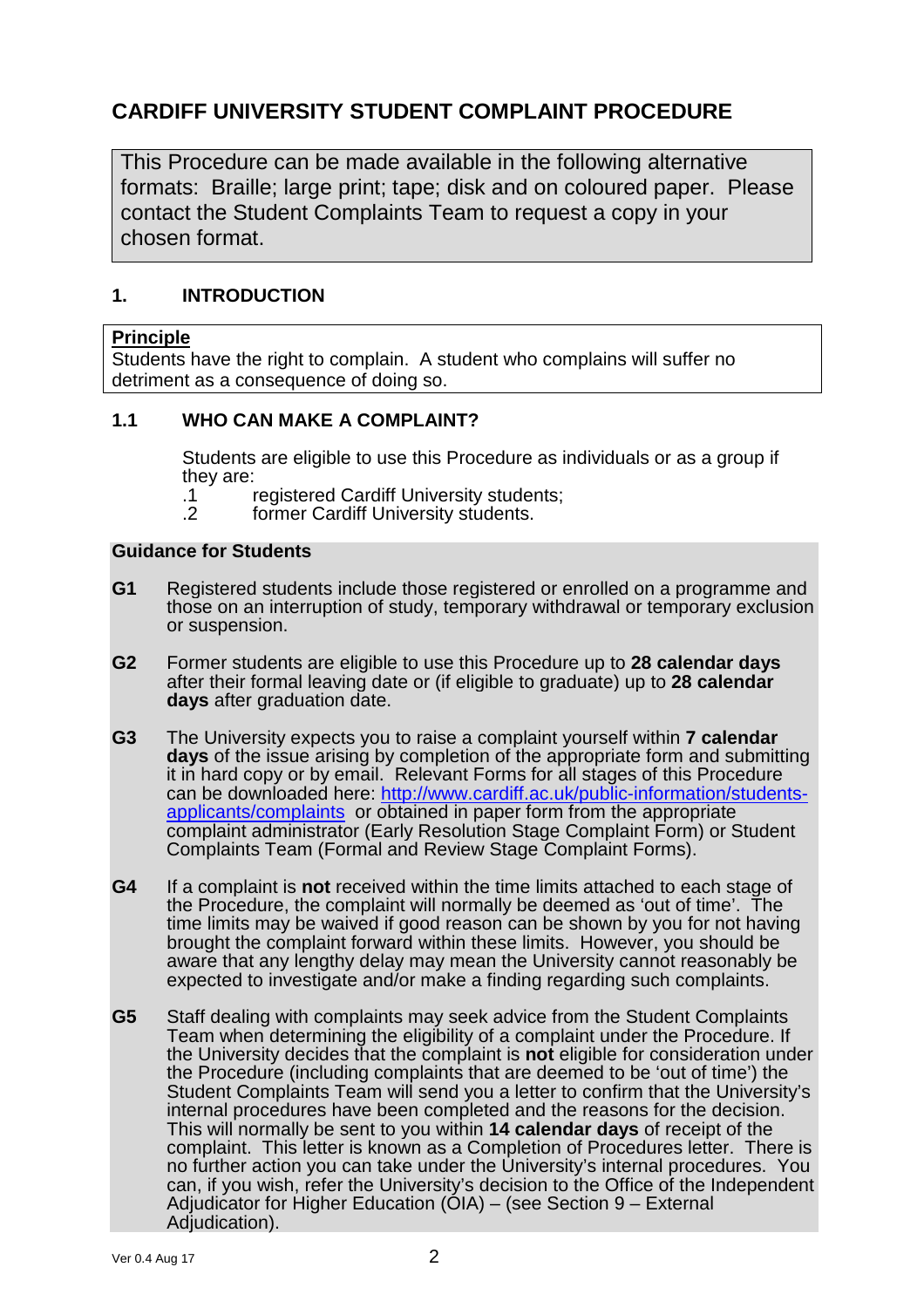#### **1.2 WHAT TYPES OF ISSUES CAN STUDENTS RAISE UNDER THIS PROCEDURE?**

Students can use this Procedure if their complaint relates to any of the following:

- .1 failure by the University to meet its obligations;
- .2 concerns about the delivery of a programme (taught or research), teaching or administration, **including supervision**;
- .3 issues relating to the quality of facilities, learning resources or services provided by the University.

#### **Guidance for Students**

**G6** Failure by the University to meet its obligations

This could include information on the University's website, contained in programme student handbooks and the Student Charter.

#### **G7** Student/Staff Panel Representative

 Some issues, such as timetabling, heating in a lecture theatre, may be raised with your Student/Staff Panel Representative.

#### **G8** Complaints relating to supervision

 If you think that your supervisory arrangements are not functioning as well as they should be then you must make your School aware of this as soon as possible so that the School can help to resolve the situation. In order to give the School an opportunity to review supervisory arrangements and, where appropriate, implement a remedy for the remaining period of supervision, complaints about supervision **must** be made under the Formal Stage of this Procedure and should be raised as soon as possible and within **28 calendar days** of the problem arising.

 You should be aware that issues about supervision are **not** normally grounds for academic appeal and, therefore, you should not wait for marks to be formally confirmed by the University before raising an issue about supervision.

#### **G9** Placements

 If you are on a placement of any length, studying or working, and wish to complain about the service provided by the placement provider which you think has impacted on your learning experience, then you should submit a complaint under the Formal Stage of this Procedure directly to Cardiff University.

 It is normally expected that complaints about general issues will be raised by you directly with the placement provider by using the placement provider's internal complaint procedures. Where this is not possible you should contact the appropriate University complaint administrator (see http://www.cardiff.ac.uk/public-information/students-applicants/complaints ) for further guidance.

 If you have raised your complaint directly with the placement provider and you are unhappy with the outcome you may submit a Formal complaint to the University (see Section 4).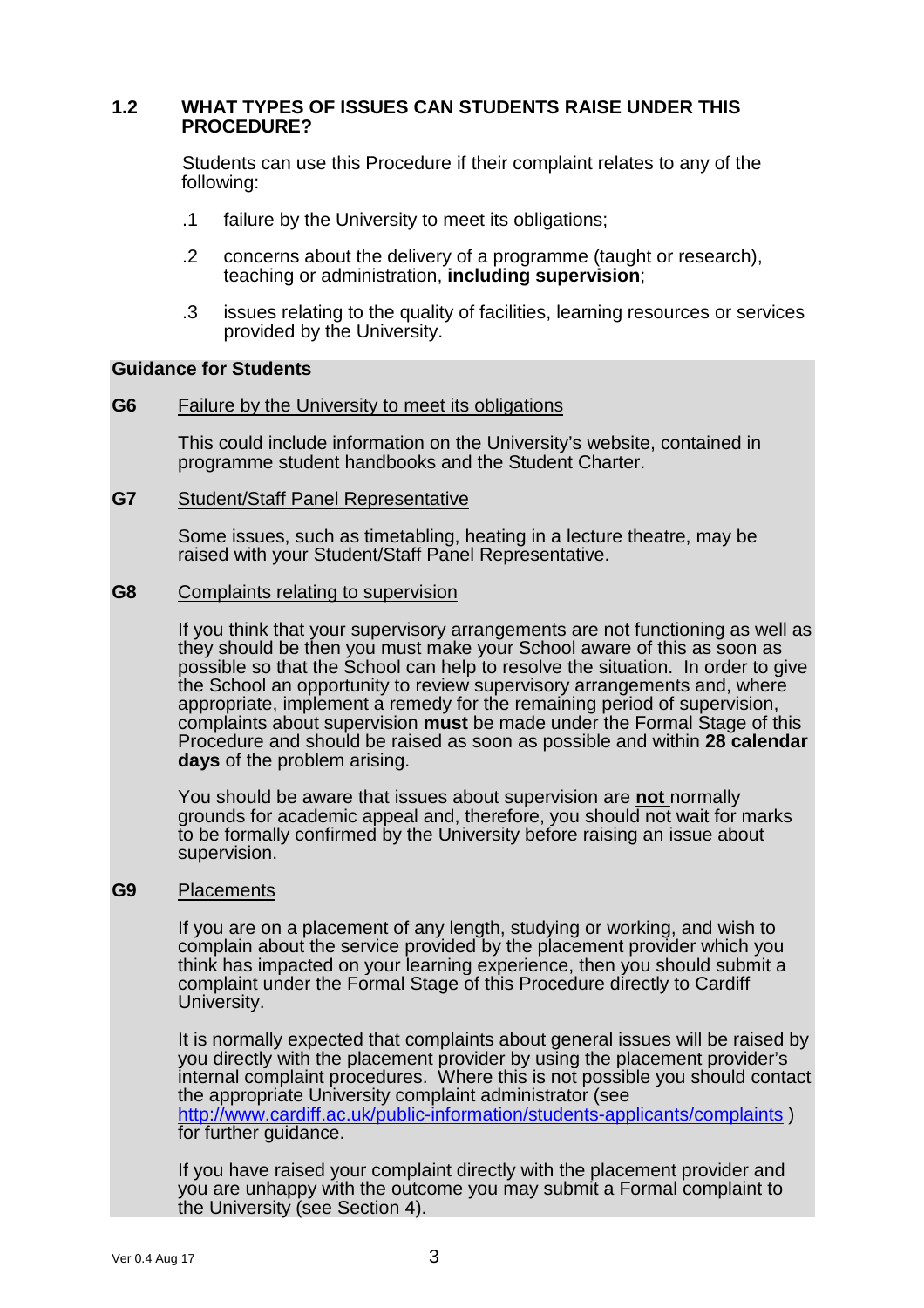# **1.3 WHEN IS THIS PROCEDURE NOT APPLICABLE?**

This Procedure should **not** be used to make a complaint about the following:

- .1 Academic Judgement that is the decision made by academic staff on the quality of academic work or the criteria being applied to mark work (rather than the administrative marking process)<sup>1</sup>. Academic Judgement cannot be challenged under any procedure;
- .2 Any matter that may be actively pursued under the Academic Appeals procedure. Please refer to the Appeals Procedure: www.cardiff.ac.uk/appeals;
- .3 Complaints relating to Campus Facilities. Please refer to Campus Services Customer Complaints Procedure: http://www.cardiff.ac.uk/public-information/policies-andprocedures/campus-facilities-complaints-procedure
- .4 A fellow student. Please refer to the Student Behaviour Procedure: https://intranet.cardiff.ac.uk/students/your-study/your-rights-andresponsibilities/student-behaviour-and-discipline
- .5 The Students' Union: https://www.cardiffstudents.com/aboutcusu/governance/policy/
- .6 Applications: complaints relating to an application to study at Cardiff University. Please refer to the Complaints and Appeals Procedure for Applicants: http://www.cardiff.ac.uk/public-information/studentsapplicants/admissions-policies/complaints-and-appeals

# **Guidance for Students**

- **G10** You should be aware that marks and assessment results cannot be changed by using this Procedure. Issues related to the outcome of an academic assessment must be raised through the Academic Appeals Procedure: www.cardiff.ac.uk/appeals
- **G11** Where you have initiated more than one procedure the University will determine the most appropriate Procedures to be followed. Where the issues are related, the University may decide to suspend one procedure pending the outcome of the other. Alternatively, the University may, with your agreement, decide to consider matters together, for example, where a complaint covers issues that fall within the remit of other procedures such as the Academic Appeals Procedure.

# **2. SUPPORT AVAILABLE TO STUDENTS USING THIS PROCEDURE**

# **Principle**

Support and advice is available to students throughout all stages of this Procedure from a variety of sources.

**2.1** Students are encouraged to obtain advice, guidance and support and may be accompanied at all meetings.

 $\overline{a}$ 1 As defined in the Office of the Independent Adjudicator (OIA) - The Good Practice Framework for handling complaints and academic appeals: http://www.oiahe.org.uk/media/96361/oia-good-practiceframework.pdf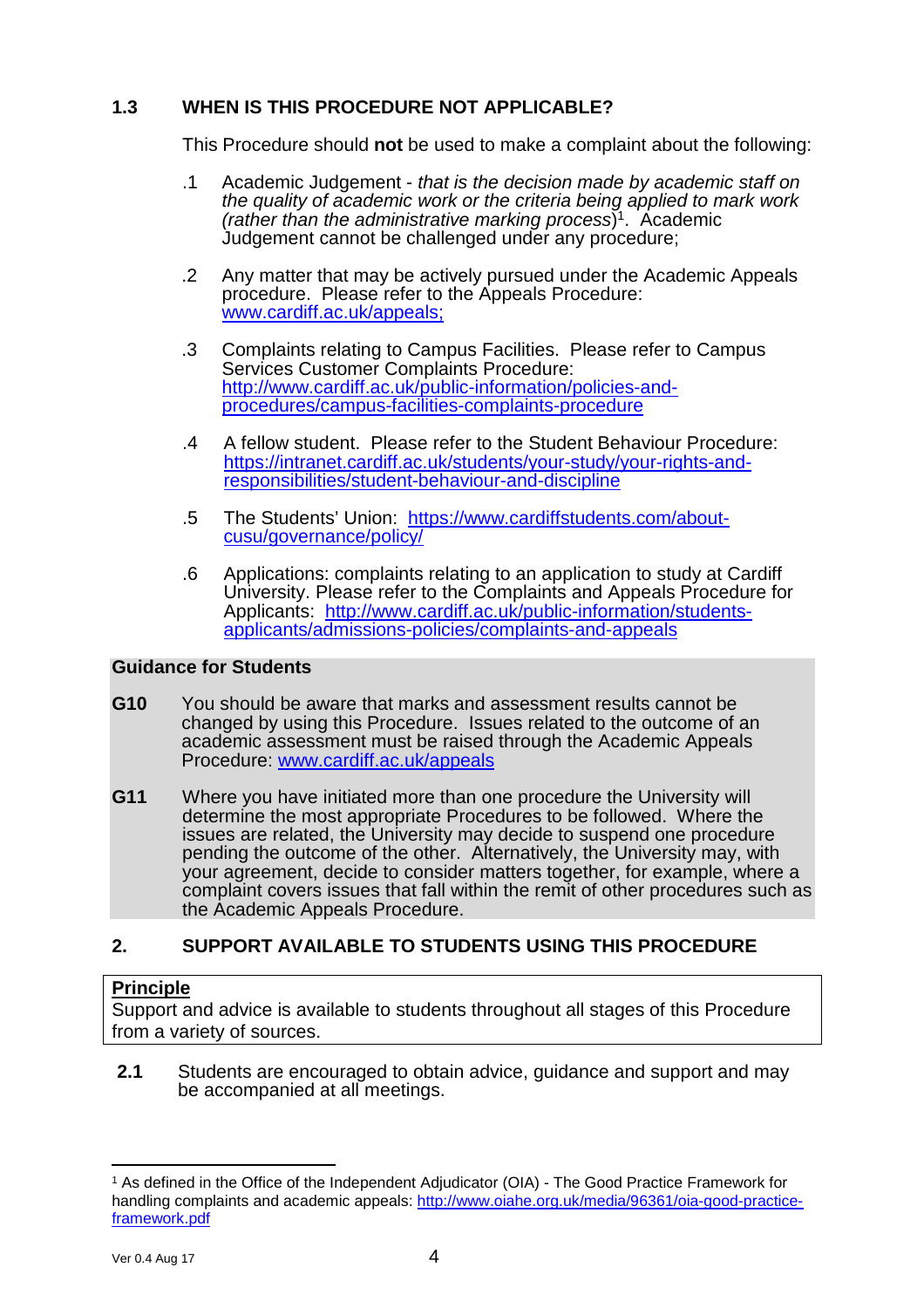- **2.2** Independent support and guidance is available to students from Cardiff University Students' Union Student Advice.
- **2.3** University staff and the University's Student Support Centres can advise students on the Procedure but are **not** able to assist in the formulation of a complaint or accompany a student to meetings held under the Procedure.
- **2.4** The University understands that in exceptional cases students may be unable to make a complaint themselves, for example, due to a health condition and in such cases the student may be represented by a third party. In these cases students are encouraged to appoint an independent representative who is familiar with the University's procedures and processes for example, a Students' Union adviser.

Requests to be represented may be made by students in writing under any stage of this Procedure to the Student Complaints Team. They will be considered on a case-by-case basis. If the request is approved, the student will be asked to sign a consent form which will be provided by the Student Complaints Team. The University will then correspond directly with the student's representative in relation to the complaint and a copy of all correspondence will be sent to the student for information.

**2.5** Students cannot normally be accompanied or represented by someone acting in a legal capacity unless this is requested and agreed as a reasonable adjustment.

#### **Guidance for Students**

#### **G12** Independent support

 You are encouraged to seek independent support from someone familiar with the University's procedures and processes, i.e. a Students' Union adviser. Where applicable, support can also be provided by your Professional Union or Professional Body.

#### **G13** Staff support available to students

 This includes Senior Personal Tutors, Personal Tutors, Programme Directors, Year Tutor and the School or Professional Service complaint administrators, or equivalents.

#### **G14** Contact Information

 Contact Information for the different support services available to you can be found in **Section 14 – Useful Contact Information.**

#### **G15** Complaints about staff

 Staff implicated in a student complaint may seek support from their line manager and/or Human Resources. They may also be accompanied/supported at any investigation meetings by a Trade Union representative (if they are a member) or by a colleague who has no material interest in the complaint. Staff cannot normally be represented by someone acting in a legal capacity unless this is requested and agreed as a reasonable adjustment.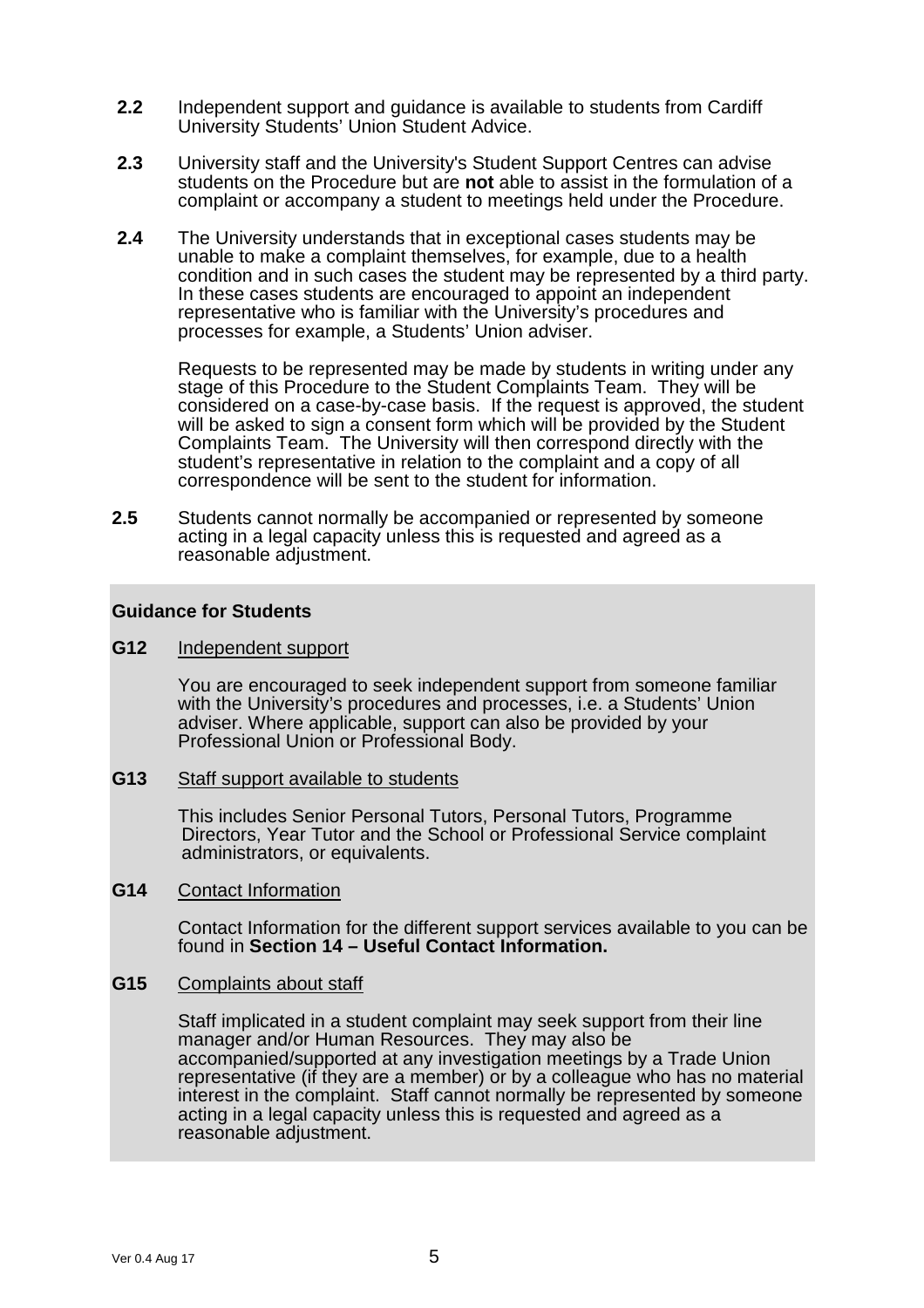# **3. EARLY RESOLUTION STAGE**

# **Principle**

In the first instance every effort should be made to raise and resolve complaints early and locally.

- 3.1 Complaints must be submitted by completion of the Early Resolution Complaint Form which can be downloaded here: http://www.cardiff.ac.uk/public-information/students-applicants/complaints ) or obtained in paper format from the relevant complaint administrator and submitted with relevant evidence to the School, College or Professional Service complaint administrator in hard copy or by email. This action should take place normally within **7 calendar days** of the problem arising. The University expects that the complaint will normally be resolved and a written outcome by email issued within **14 calendar days** of receipt of the Early Resolution Complaint Form.
- 3.2 On receipt of the Early Resolution Complaint Form, if it is considered that the complaint is likely to take longer than **14 calendar days** to resolve due to the complexity or seriousness of the issue, then the complaint can be referred for consideration under the **Formal Stage** (See Section 4) and the student will be informed accordingly.
- 3.3 If students are dissatisfied with the outcome of the Early Resolution Stage they may escalate the complaint to the **Formal Stage** of the Procedure; this should normally be done within **14 calendar days** of the date of the Early Resolution Stage written outcome.

# **Guidance for Students**

- **G16** Colleges, Schools and Professional Services will identify members of staff to undertake the role of the complaint administrator. Contact information can be found here: http://www.cardiff.ac.uk/public-information/studentsapplicants/complaints .
- **G17** Early Resolution remedies may include:
	- providing you with more information/explanation;
	- **suggesting solutions;**
	- offering an apology.
- **G18** If responsibility for the issue raised lies in the staff member's area of work, every attempt will be made to resolve the complaint at source in consultation with you. Where necessary, liaison with other staff and services will take place to facilitate a swift resolution.

# **4. FORMAL STAGE**

# **Principle**

The University is committed to undertaking a full and fair investigation of serious or complex complaints.

# **4.1 SUBMITTING A FORMAL COMPLAINT**

.1 Students may submit a Formal Stage complaint under the following circumstances and timescales: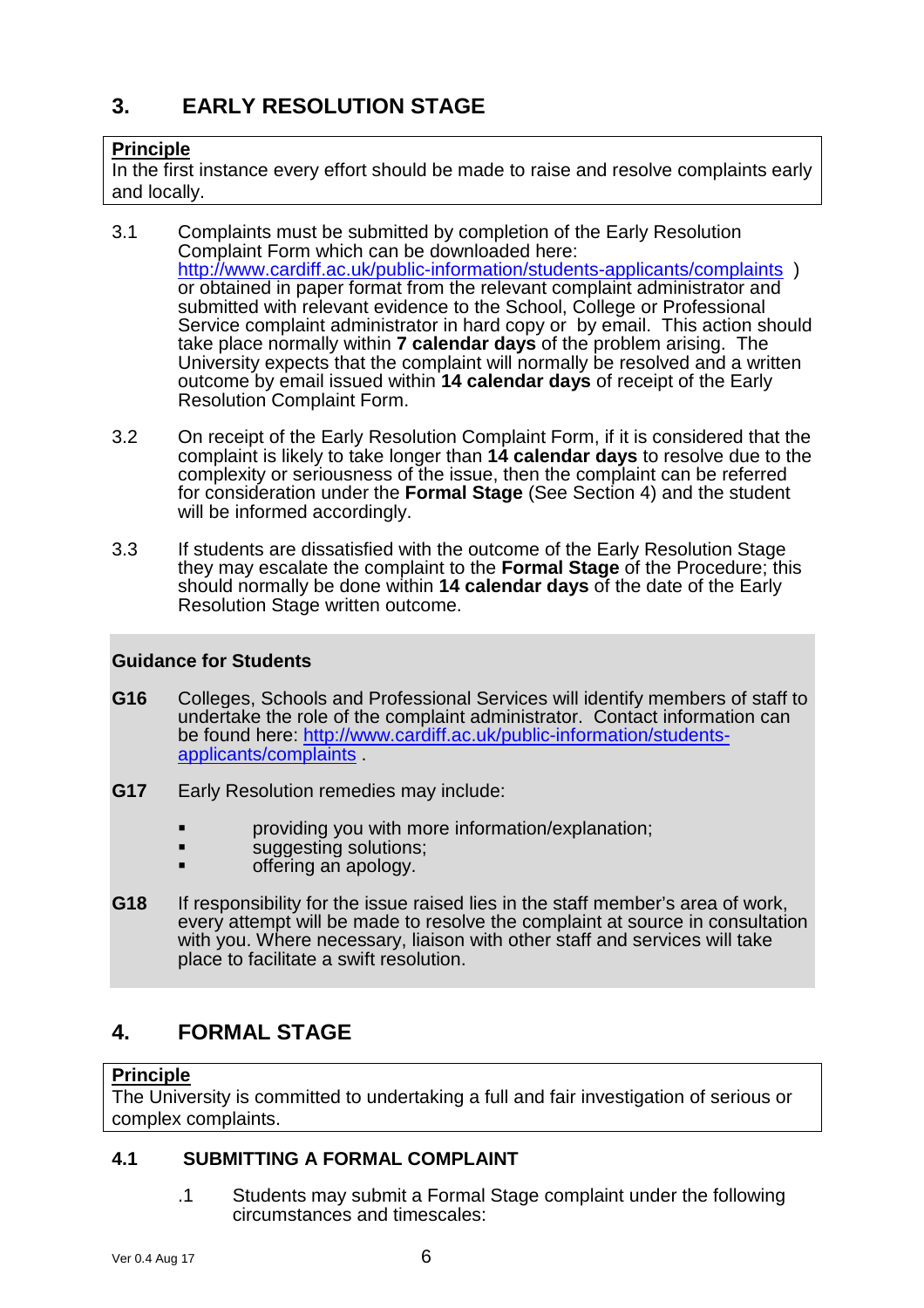- (i) they are dissatisfied with the Early Resolution Stage, normally within **14 calendar days** of receiving the Early Resolution written outcome; or
- (ii) complaints of a serious nature, as soon as possible but normally within **28 calendar days** of the problem arising.

Formal Complaints must be submitted by completion of the Formal Stage Complaint Form which can be downloaded here: http://www.cardiff.ac.uk/public-information/students-applicants/complaints or obtained in paper form from the Student Complaints Team and submitted in hard copy or by email.

# **Guidance for Students**

- **G19** On receipt of the formal complaint, the University will undertake an initial evaluation to check that the complaint is submitted under the right procedures and the appropriate stage, within stated deadlines, and in the required format. This might result in:
	- referral to the Early Resolution Stage if this is considered appropriate and has not been completed by you;
	- you being advised to use a different procedure;
	- a request for further information or clarification:
	- the complaint being rejected, for example because it is submitted late;
	- the complaint proceeding to formal investigation;
	- with your agreement, referral to a mediation process.

# **4.2 INITIAL CONSIDERATION**

.1 If the complaint is **rejected** the Student Complaints Team will issue the student with a Completion of Procedures letter confirming the reasons for the decision and will provide the student with a copy of any information considered and the complaint file will be closed. A copy of the Completion of Procedures letter will be sent to the appropriate Senior Officer (s)<sup>2</sup>, including the College Registrar as appropriate.

> There is no further action a student can take under the University's internal procedures. However, students can, if they wish, refer their complaint to the Office of the Independent Adjudicator for Higher Education (OIA).

.2 If the complaint **proceeds** the Student Complaints Team will refer the complaint to the appropriate Senior Officer and a copy will be sent to the College Registrar as appropriate. The Student Complaints Team will confirm to the student in writing the date of the referral and to whom it has been referred.

> Where the complaint is about a Head of School/Professional Service, the complaint will be referred to a Pro-Vice Chancellor or the Chief Operating Officer for consideration. If the complaint is about a Pro Vice- Chancellor or the Chief Operating Officer it shall be referred to the Vice-Chancellor for consideration. If the complaint is about the Vice-Chancellor it shall be referred to the Chair of Council.

 $\overline{a}$ 

<sup>&</sup>lt;sup>2</sup> 'Senior Officer' includes: Heads of School/Professional Service, Director of Campus Facilities, Pro Vice-Chancellors, Chief Operating Officer and the Vice-Chancellor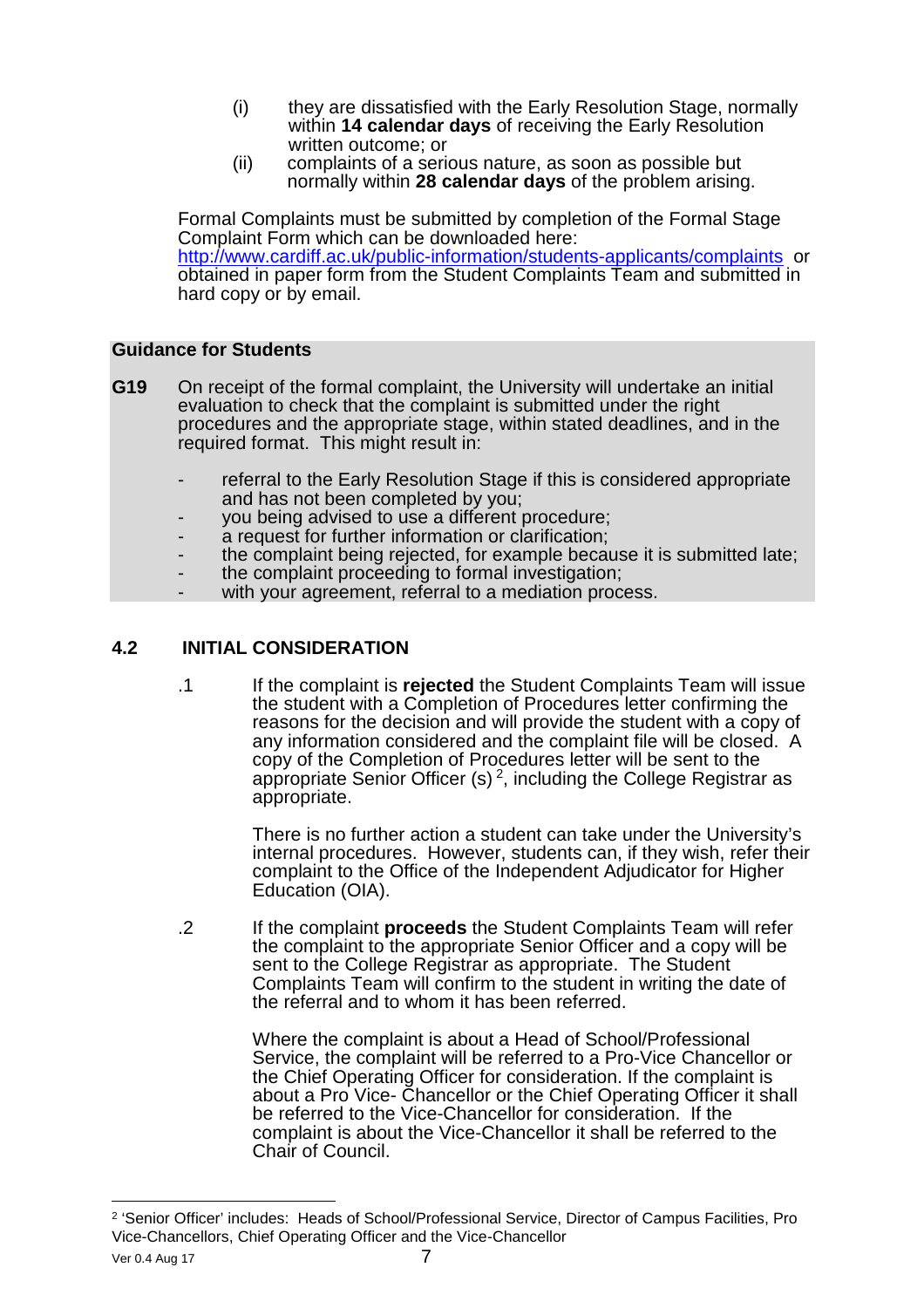If the complaint involves more than one College, academic School and/or Professional Service, it will be referred to a Pro Vice-Chancellor to allocate to an appropriate Investigating Officer. The Student Complaints Team will inform the student and relevant Senior Officer(s) and College Registrar as appropriate.

.3 The University will confirm the outcome of this initial evaluation to the student in writing and will make any referral to the appropriate Senior Officer(s) normally within **7 calendar days** of receipt of the complaint.

# **4.3 ROLE OF THE SENIOR OFFICER**

 The Senior Officer will allocate the complaint to an Investigating Officer, normally within **3 calendar days** of receipt or may decide to conduct the investigation personally.

# **4.4 THE INVESTIGATION**

The Investigating Officer will confirm the scope of the investigation to the student. If the student's expectations appear to go beyond what the University can reasonably provide or what is in its power to provide, the Investigating Officer will advise the student as soon as possible in writing in order to manage the student's expectations about possible outcomes.

The Investigating Officer will gather and consider any relevant evidence to produce a factual and objective written investigation report, including any information considered at the Early Resolution Stage. During the investigation, the Investigating Officer may ask to meet with the student, any person implicated in the complaint and any other relevant parties. The report will outline the process followed, evidence gathered, conclusions drawn and any remedy.

The Formal Complaint Investigation Report and any recommendations will be referred to the appropriate Senior Officer for consideration/approval.

# **4.5 OUTCOME**

Students can expect to receive the Formal Complaint Decision<sup>3</sup> normally within **32 calendar days** of the complaint being allocated to the Investigating Officer. The student will also receive copies of the information considered by the Investigating Officer and will be provided with a clear explanation of the reasons for each decision. Students will also be given information about:

- $\blacksquare$  their right to take the complaint to the review stage;
- the grounds on which they can do so;
- $\blacksquare$  the time limit for escalating to the review stage;
- the appropriate procedure;
- where and how to access support.

The Formal Complaint Decision will also be copied to the College Registrar as appropriate and the Student Complaints Team.

 $\overline{a}$ 

 $3$  Normally, short Formal Complaint Investigation Reports will form part of the Formal Complaint Decision letter, longer reports will be produced separately.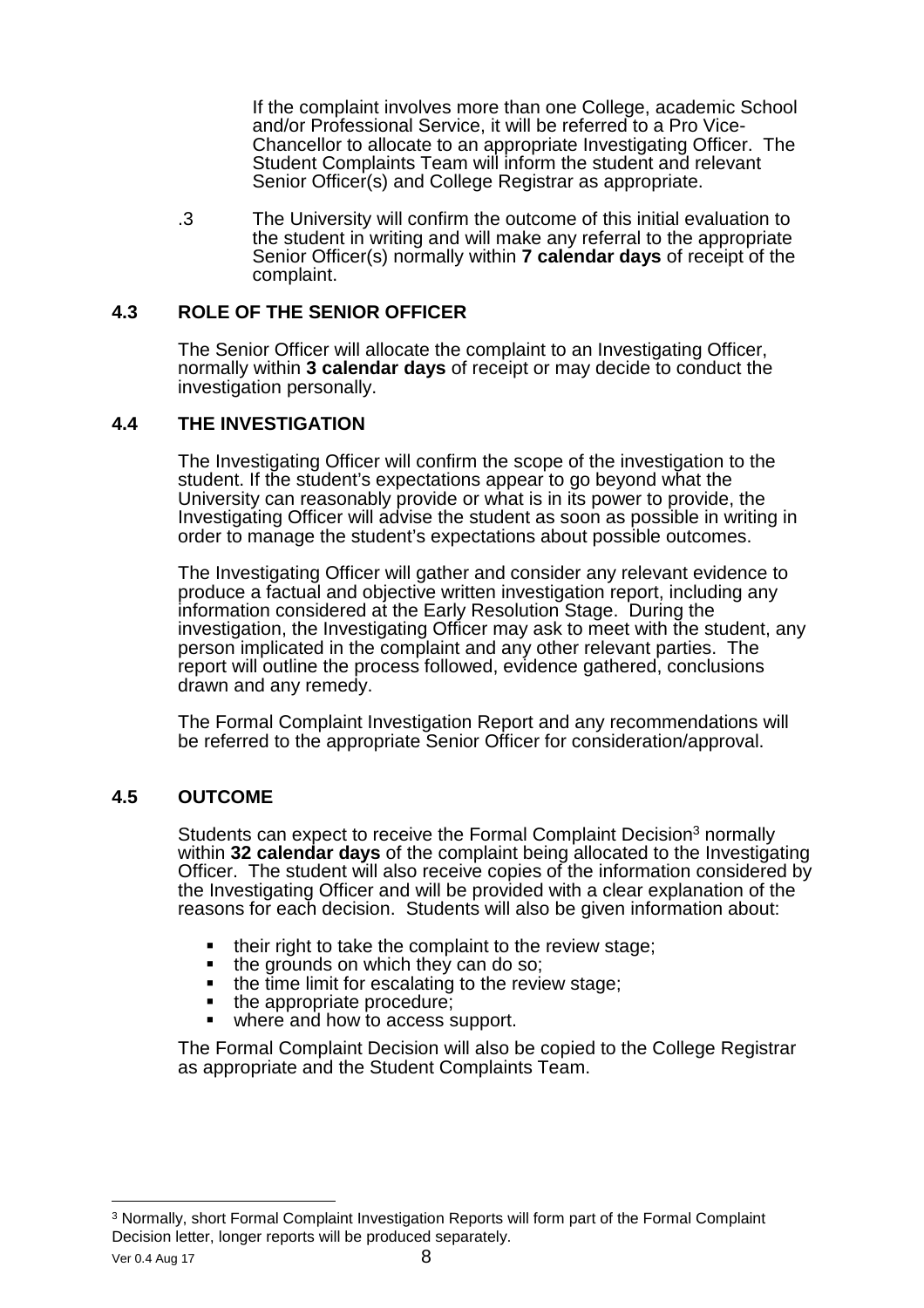# **4.6 STUDENT CONFIRMATION**

If **satisfied** with the Formal Complaint Decision, the student is required to confirm this in writing to the Senior Officer normally within **10 calendar days**  of the date of the Formal Complaint Decision. This may be done by email or post.

Where appropriate the Senior Officer will arrange for any agreed remedy to be implemented. The complaint will then be closed.

If the student is **dissatisfied** with the Formal Complaint Decision, a review can be requested (see Section 5 – Review Stage). Students should submit their request for review by completing the Review Request Form which can be downloaded here: http://www.cardiff.ac.uk/public-information/studentsapplicants/complaints or obtained in paper form from the Student Complaints Team, as fully and accurately as possible, normally within **10 calendar days** of the date of the Formal Complaint Decision. The form may be submitted to the Student Complaints Team in hard copy or by email.

If students do **not** confirm that they are satisfied with the Complaint Decision within **10 calendar days** of the date of the Formal Complaint Decision or submit a Review Request **within 10 calendar days** of the Formal Complaint Decision, the University will close the complaint file and notify the student in writing.

## **Guidance for Students**

#### **G20** Allocation of your complaint to an Investigating Officer

The complaint will be allocated by the Senior Officer to a member of staff who has been trained as an Investigating Officer and has had no previous involvement in the matter.

#### **G21** The Investigating Officer's role

The Investigating Officer will hold separate meetings with you and any other parties to the complaint.

 Special attention will be given by the Investigating Officer to identifying complaints that may require particularly swift action. This may include but is not limited to:

- complaints involving a threat of serious harm;
- **complaints relating to disability support;**
- **EXECTS ISSUES OF SERIOUS AND REPEATED SERVICES FAIlURE AND READ FIGURE 15 ISSUES** SERIOUS.

The Investigating Officer may be assisted by an administrative officer.

#### **G22** Completion of the Formal Stage

 Normally the Formal Stage of the Procedure should be completed within **52 calendar days** of submission of your formal complaint. This may be affected by the actions and cooperation of you as the complainant. It is important to do all you can to meet all University deadlines for the submission of complete and detailed material.

 There will occasionally be circumstances when, for good reason, the University will need to extend the timeframe. Where this is the case, the University will notify you and keep you regularly informed of progress.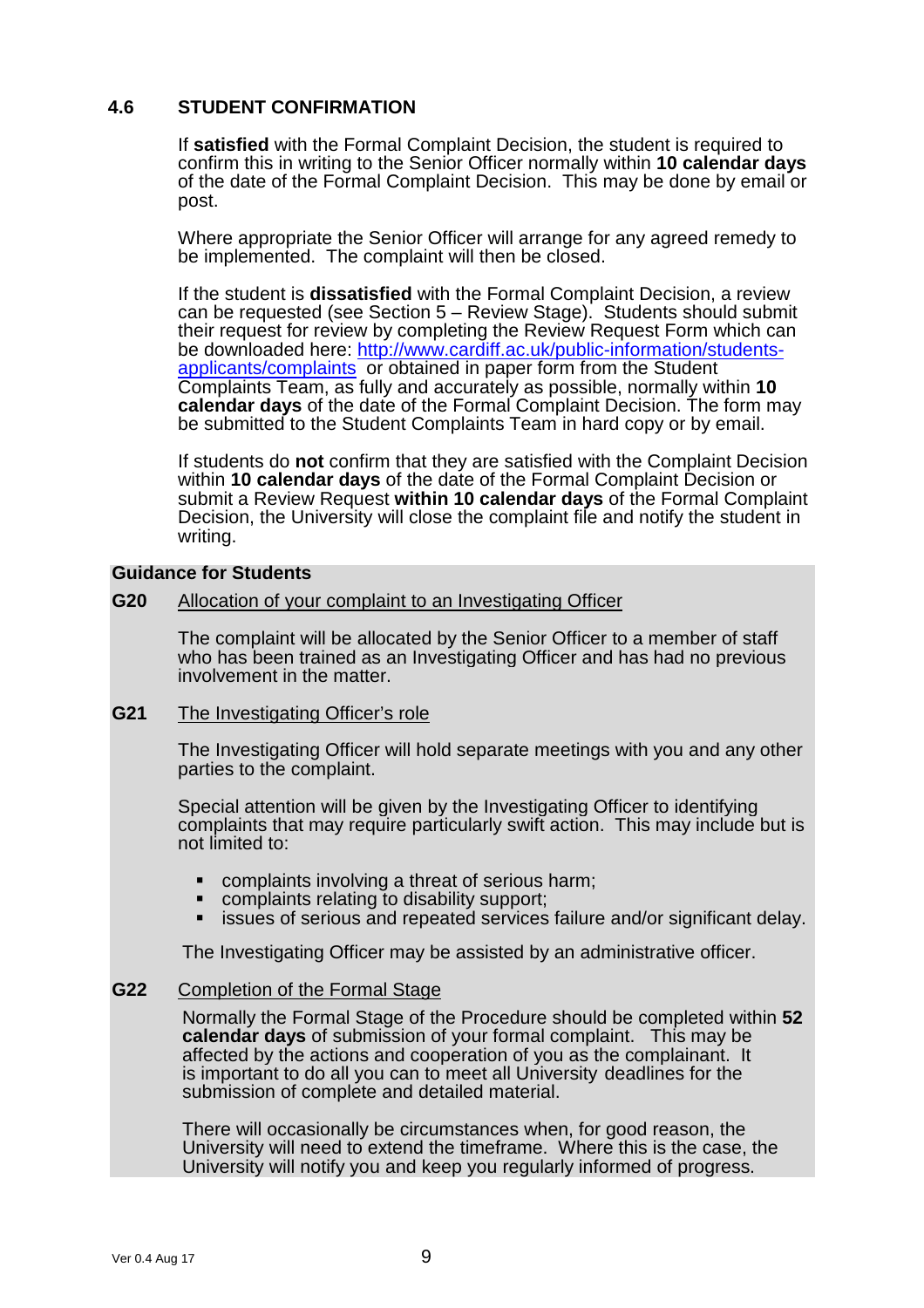# **5. REVIEW STAGE**

## **Principle**

A student can request the Formal Complaint Decision to be reviewed to ensure that the decision is fair and reasonable in the light of the evidence available.

## **5.1 WHEN CAN STUDENTS SUBMIT A REVIEW REQUEST?**

If students remain dissatisfied with the Formal Complaint Decision they can request a review of the decision by a Reviewer.

A complaint must have been completed under the **Formal Stage** before it can be escalated to the Review Stage. This stage will not normally include a reconsideration of the issues raised, or a further investigation. The grounds for a Review Stage request are:

- .1 the Procedures were not followed correctly at the Formal Stage;
- .2 the decision and/or remedy were unreasonable;
- .3 there is new material evidence which the student was unable, for valid reasons, to provide at the Formal Stage.

# **Guidance for Students**

#### **G23** The Reviewer

 The Reviewer will not have had any previous involvement in the complaint and will be sufficiently senior to the officer who has approved the Formal Complaint Decision.

- **G24** In relation to points 5.1.1 and 5.1.2, the Reviewer will review the complaint on the basis of the information available to the Investigating Officer at the Formal Stage.
- **G25** If the review request is based on ground 5.1.3, details of the new evidence must be supplied together with an explanation as to why this was unavailable at the time of the investigation and why it is considered to be material.
- **G26** If the complaint has resulted in a course of action under the Staff Disciplinary Procedure you will be informed. However, there is no right of review against any subsequent decision made under that procedure.

#### **5.2 SUBMITTING A REVIEW REQUEST**

Students should submit their request for review by completing the Review Request Form which can be downloaded here: http://www.cardiff.ac.uk/public-information/students-applicants/complaints or obtained in paper form from the Student Complaints Team, as fully and accurately as possible, normally within **10 calendar days** of receiving the Formal Complaint Decision. The form may be submitted Student Complaints Team in hard copy or by email.

The student should set out clearly which of the three grounds at 5.1 above apply and why and, if 5.1.3 applies provide copies of the new evidence.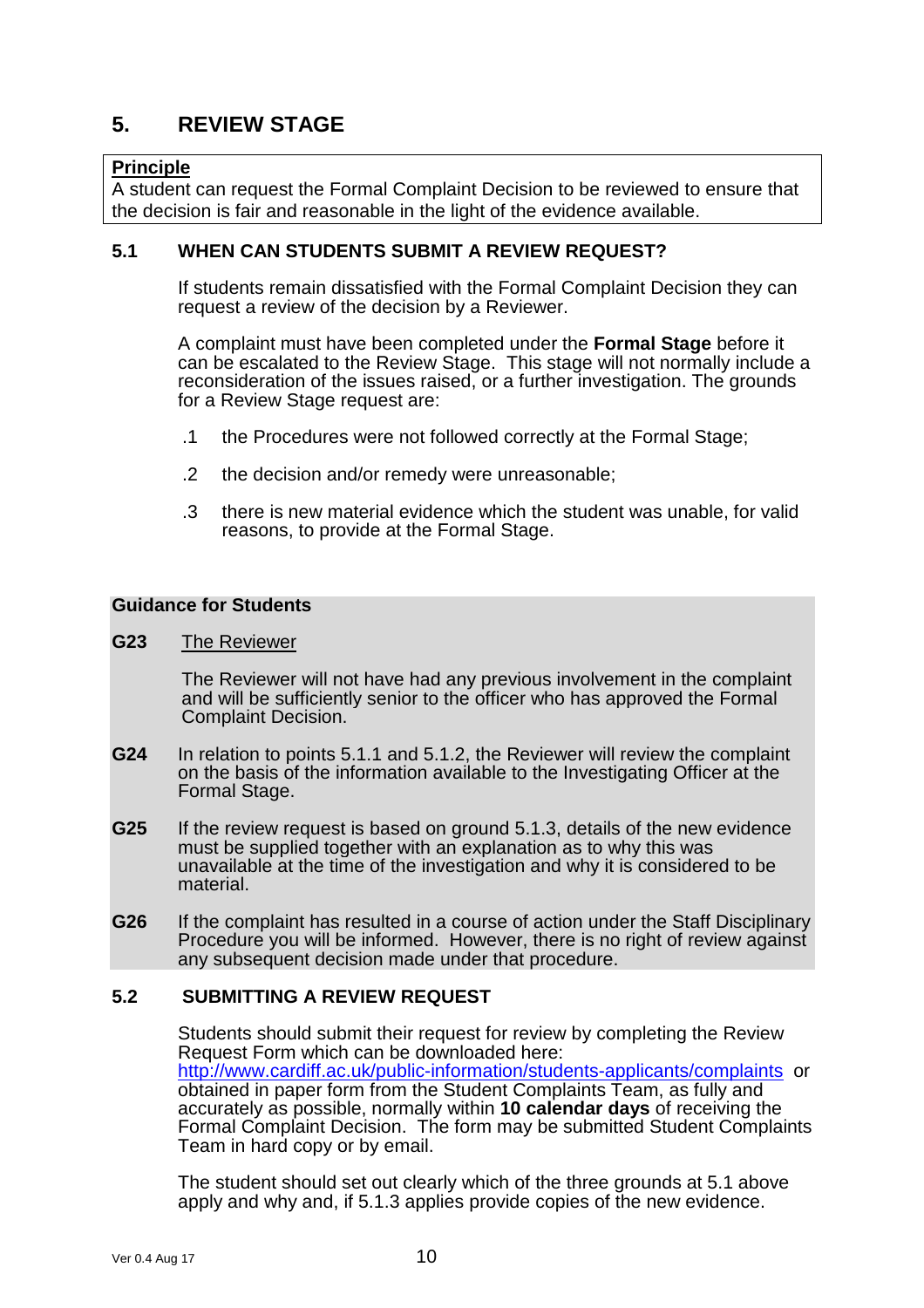#### **Guidance for Students**

- **G27** On receipt of the Review Request, the University will undertake an initial evaluation to check that you have completed the Formal Stage of the Procedure, that the request is submitted under the correct Procedure and under permitted grounds, within the deadline, and in the required format. This might result in:
	- .1 the request being rejected, for example because it is submitted late or under grounds which are ineligible;
	- 2 the complaint proceeding to the Review Stage.

If the student's expectations appear to exceed the scope of the Review Stage, you will be advised of this by the University as soon as possible in writing in order to manage expectations about possible outcomes.

 If the Review Request is rejected at initial evaluation, the University will also issue you with a Completion of Procedures letter explaining the reasons for the decision and close the complaint file. A copy of the Completion of Procedures letter will also be sent to the appropriate Senior Officer, the Investigating Officer and College Registrar as appropriate.

 There is no further action you can take under the University's internal procedures. However, you can, if you wish, refer your complaint to the Office of the Independent Adjudicator for Higher Education (OIA).

 The University will confirm the outcome of this initial evaluation to you and issue a Completion of Procedures letter as appropriate normally within 7 calendar days of receipt of the review request.

 If the complaint is escalated to the Review Stage, the Student Complaints Team will inform the appropriate Senior Officer normally within 7 calendar days of receipt of the Review Request, that a Review Request has been received and will provide them with a copy of the request, a copy of the Formal Complaint and a copy of the Complaint Investigation Report. A copy of the Review Request will also be sent to the Investigating Officer for information and the College Registrar as appropriate.

 The Senior Officer will be asked to provide a Review Request Response normally within 7 calendar days of the date the Review Request is sent to them.

 The case will be referred to the Reviewer normally within 7 calendar days of receiving the Review Request Response.

#### **5.3 OUTCOME**

The Reviewer will consider the Review Request, including any information considered at earlier stages of the Procedure, on the basis of the grounds under which it has been submitted and the Review Request Response. The Reviewer may decide to either **uphold** or **overturn** the Formal Complaint Decision and will advise the Student Complaints Team normally within 10 calendar days of the date of the referral. Students can expect to receive the Reviewer's decision normally within 38 calendar days of the Review Request being received by the University: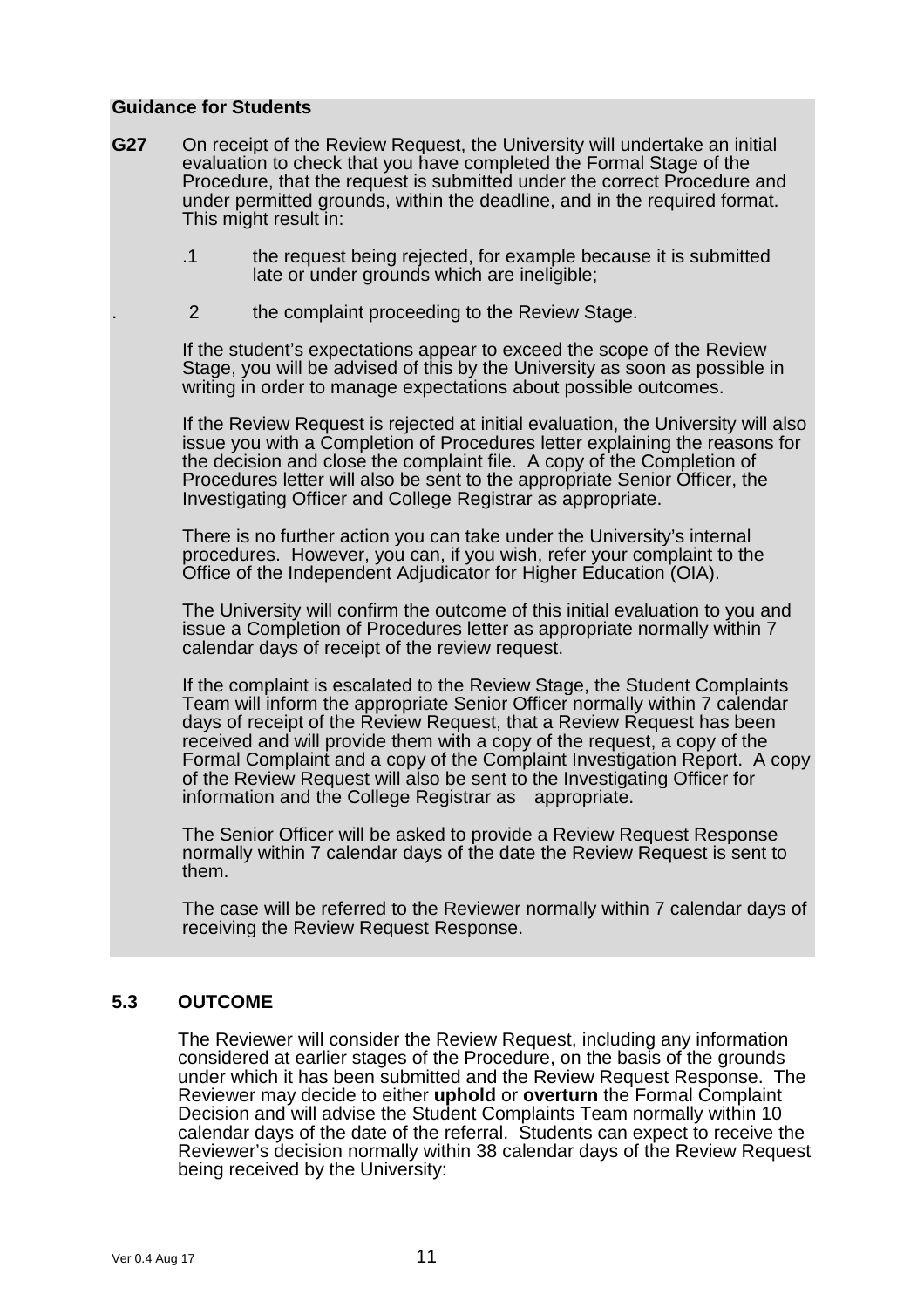## .1 Formal Complaint Decision and any proposed remedy upheld

If the Reviewer rejects the Review Request and **upholds** the Formal Complaint Decision, the University will issue the student with a Completion of Procedures letter, confirming the Reviewer's decision and the reasons for this and close the complaint. A copy will also be sent to the Senior Officer, Investigating Officer and the College Registrar as appropriate.

There is no further action students can take under the University's internal procedures. However, students can, if they wish, refer their complaint to the Office of the Independent Adjudicator for Higher Education (OIA).

## .2 Formal Complaint Decision upheld but alternative remedy offered

If the Reviewer **upholds** the Formal Complaint Decision but considers that an alternative remedy is to be offered, the University will issue the student with details of the new remedy. A copy will also be sent to the Senior Officer, Investigating Officer and the College Registrar as appropriate.

Students will be asked to confirm whether or not they are satisfied with the Review Stage Decision (see 5.4 below).

#### .3 Formal Complaint Decision overturned

If the Reviewer **overturns** the Formal Complaint Decision, the University will issue the Reviewer's Decision to the student, explaining the reasons for the decision and any revisions to the Formal Complaint Decision. The Senior Officer and Investigating Officer will be informed of the decision and also the College Registrar as appropriate. The student will be asked to confirm whether or not they are satisfied with the Reviewer's Decision (see 5.4 below).

# **5.4 STUDENT CONFIRMATION**

Where the Formal Complaint Decision is upheld but an alternative remedy is offered (see 5.3.2) or the Formal Complaint Decision is overturned (see 5.3.3), students are required to confirm in writing to the Student Complaints Team, normally within **14 calendar days** of the date of the Review Request Decision, whether or not they are satisfied with the decision. This may be done by email or by post.

If the student is **satisfied** with the Review Stage Decision, the University will arrange for the agreed remedy to be implemented and the complaint will be closed.

If the student is **dissatisfied** with the Review Stage Decision, as there is no further action the student can take under the University's internal procedures, the University will automatically issue a Completion of Procedures letter to the student, normally within **14 calendar days** of receipt of the confirmation. A copy of the Completion of Procedures letter will be sent to the Reviewer, the Senior Officer and College Registrar as appropriate. Students can, if they wish, refer their complaint to the Office of the Independent Adjudicator for Higher Education (OIA).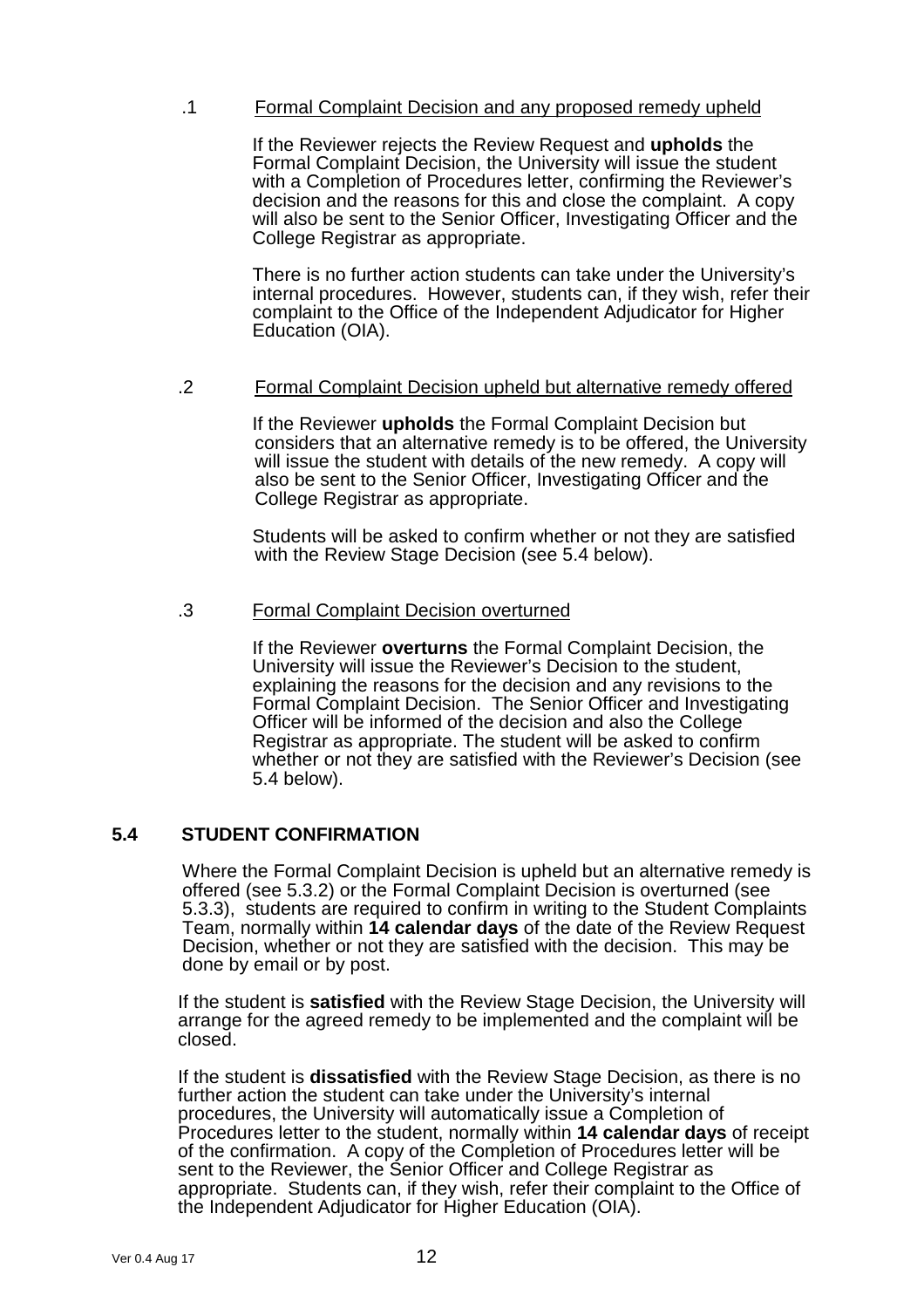If the student does **not** confirm their satisfaction, or otherwise, with the Review Request Decision within **14 calendar days** of the date of the Review Request Decision, as there is no further action the student can take under the University's internal procedures, the University will close the complaint file and automatically issue a Completion of Procedures letter to the student normally within **14 calendar days**. A copy of the Completion of Procedures letter will be sent to the Reviewer, the Senior Officer and College Registrar as appropriate. Students to whom Completion of Procedures letters are issued can, if they wish, refer their complaint to the Office of the Independent Adjudicator for Higher Education (OIA).

## **Guidance for Students**

**G28** Completion of the Review Stage

 Normally the Review Stage of the Procedure will be completed within **38 calendar days** of submission of your Review Request. This timeframe may be affected by your actions and cooperation as the complainant. It is important to do all you can to meet all University deadlines for the submission of complete and detailed material.

 There will occasionally be circumstances when, for good reason, the University will need to extend the timeframe. Where this is the case, the University will notify you and keep you regularly informed of progress.

# **G29** Completion of Procedures letter

 The Completion of Procedures letter will inform you about your right to submit a complaint to the Office of the Independent Adjudicator for Higher Education (OIA) (see Section 9 – External Adjudication), the time limit for doing so and where and how to access advice and support.

# **6. CONFIDENTIALITY AND ANONYMITY**

# **Principle**

All complaints will be managed in a confidential and sensitive way. Information gathered as part of this Procedure will only be shared with other parties on a 'need to know' basis.

- **6.1** Persons who are the subject of a complaint will be informed of the complaint so that they are given the opportunity to respond.
- **6.2** At the **Formal Stage** the completed Formal Complaint documentation will normally be copied to the person(s) who is (are) the subject of the complaint unless the student can demonstrate that there is a good reason for not doing so.
- **6.3** Anonymous complaints will not normally be accepted. However, in compelling cases supported by evidence, an exception may be made.

#### **Guidance for Students**

- **G30** The Student Complaint Procedure will ensure an appropriate level of confidentiality and you can be confident that no detriment will be experienced if you raise a complaint in good faith. Anonymous complaints will only be considered where there is clear and compelling evidence that justifies an exception being made and for the matter to be investigated.
- **G31** We will normally use your University email account to correspond with you about your complaint. If a University email account is not available, you will be asked to provide an alternative personal email account.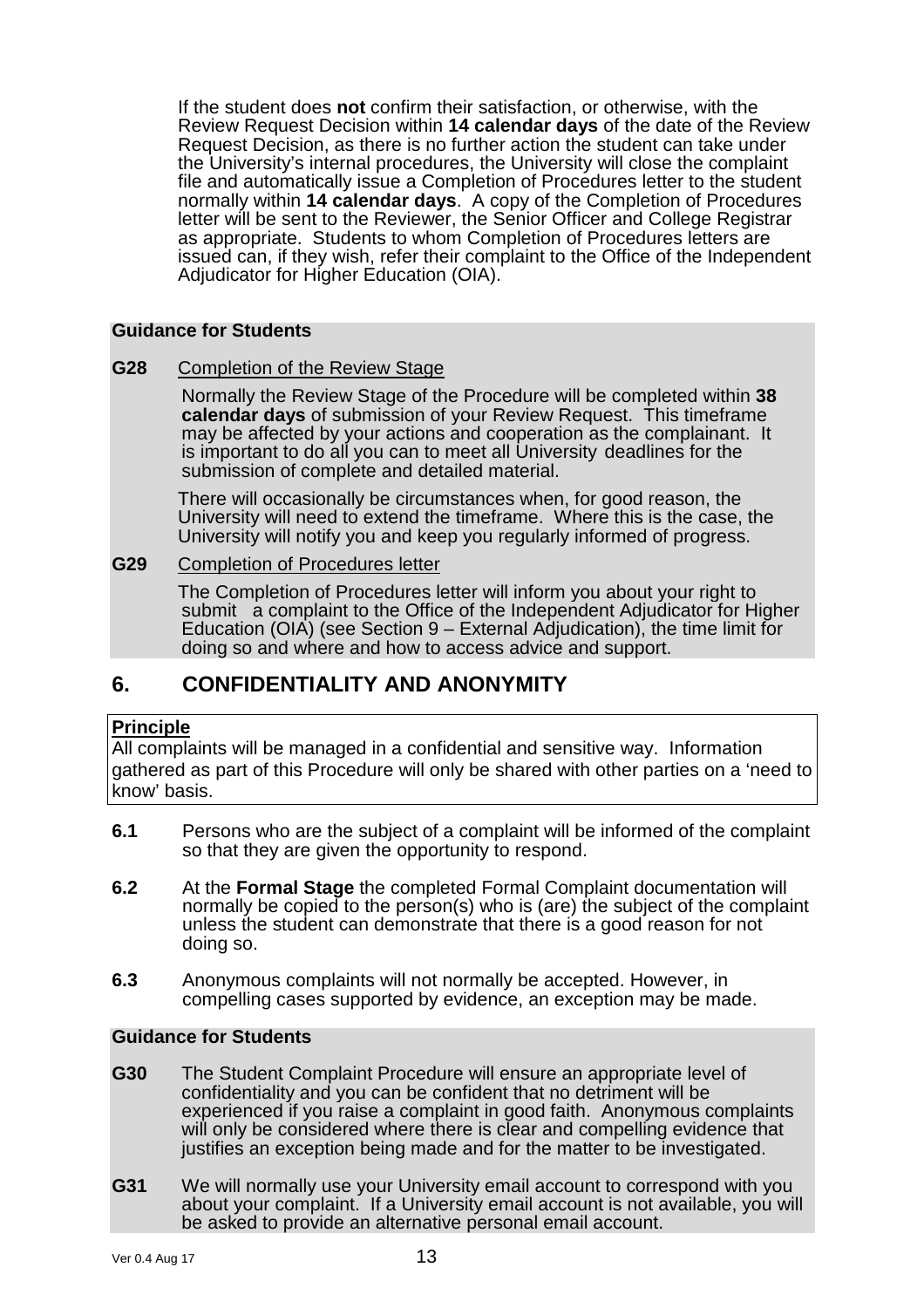- **G32** The University expects all parties to act reasonably and fairly towards each other and with respect.
- **G33** Where a complaint raised is later shown to be frivolous, vexatious or motivated by malice, it will be dismissed and disciplinary action may be taken against you.

# **7. GROUP COMPLAINTS**

## **Principle**

Where the issues raised affect a number of students, a group complaint may be considered.

- **7.1** The University will accept a group complaint where students are complaining about the same issue at the same time and seeking the same outcome. The University requires the group to appoint one spokesperson to represent the group as a whole and to liaise with the other students.
- **7.2** The University reserves the right to separate out group complaints where individual remedies would be more appropriate and to apply a resolution to a wider number of students than may have submitted the group complaint.
- **7.3** The Completion of Procedures letter (if issued) will be addressed to the 'group spokesperson'. All students party to the group will be named in the Completion of Procedures letter and a copy will be sent to all students party to the group.
- **7.4** If a student wishes to withdraw from the group, this should be confirmed in writing, either by email or post, to the person managing the complaint.
- **7.5** All other aspects of the Procedure apply to Group Complaints including the support that is available to individual students making a complaint (see Section 2).

# **Guidance for Students**

**G34** For Data Protection Purposes, each student party to the group will be required to sign an individual Group Complaints Consent form which can be downloaded here: http://www.cardiff.ac.uk/public-information/studentsapplicants/complaints or requested in paper form from the Student Complaints Team. The consent of all parties to the group will need to be received by the person managing the complaint prior to accepting the group complaint.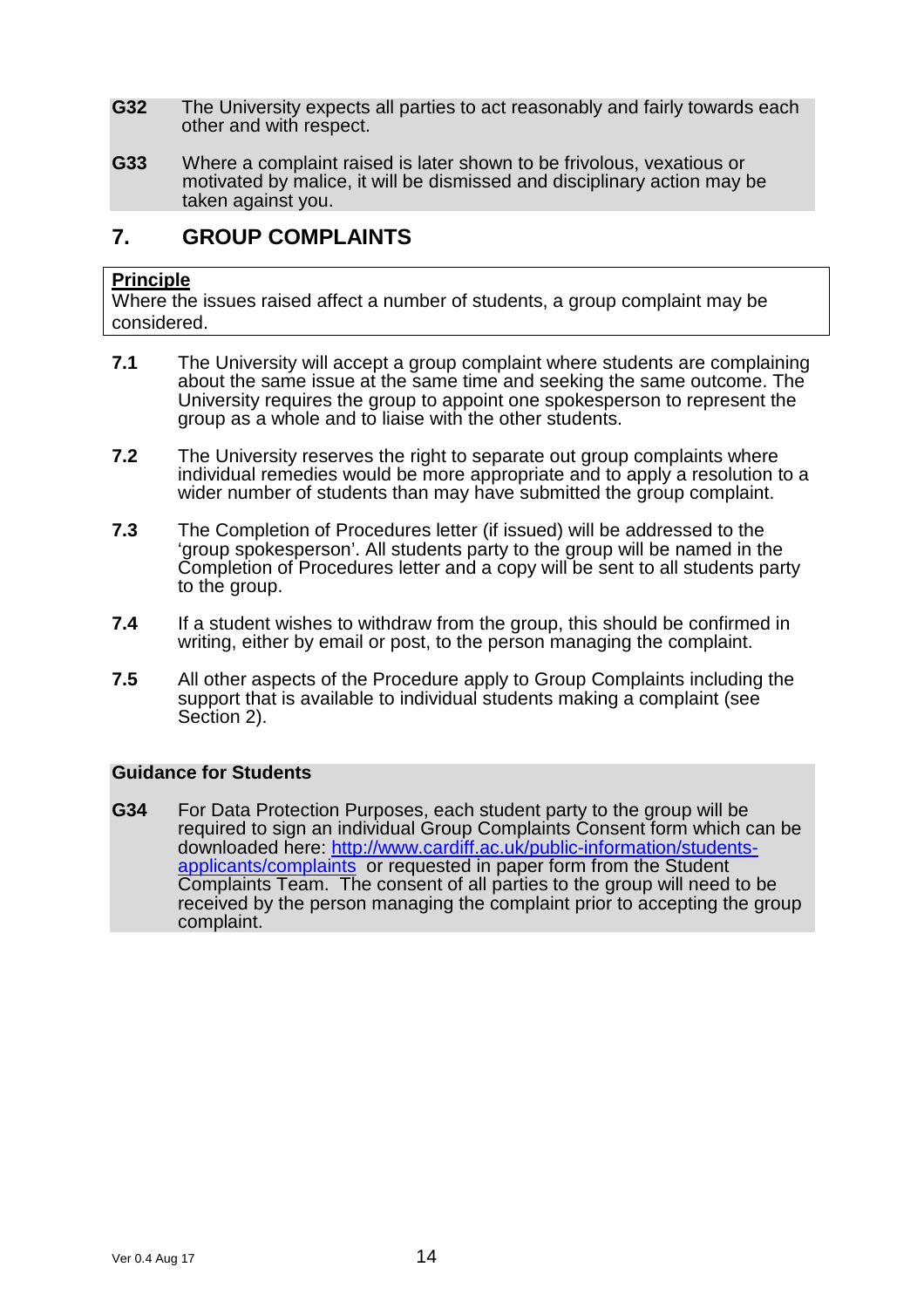# **8. COMPLAINT DETAILS AND SUPPORTING EVIDENCE**

# **Principle**

The proper investigation of complaints requires complaint issues to be set out in detail and supported by the submission of evidence.

- **8.1** Students are required to set out their complaint clearly and succinctly at all stages of the Procedure, providing evidence to substantiate the issues raised where possible, and stating the outcome they are seeking. The types of evidence that may be relevant include, but are not limited to:
	- .1 University documentation for example, relevant Student Handbook;
	- .2 Correspondence;
	- .3 Independent medical evidence;
	- .4 Witness statements;
	- .5 Reports by Professionals;
	- .6 Financial information.

## **Guidance for Students**

- **G35** The independent evidence that could be submitted by you to support your complaint may include:
	- Medical/health certificate which confirms illness for a defined period;
	- Letter of support/explanation from a support service at the University (for instance, a statement from the Disability and Dyslexia Service);
	- **EXTER** Letter of support/explanation from a third party (such as a police report, counsellor's letter, local authority report, etc.);
	- A witness statement, including information to corroborate your complaint. The statement must be signed by the witness and dated.
- **G36** Such supporting evidence must be submitted on documentation that is recognisably authentic (for example, on headed paper) and be signed and dated by the relevant authority. It must be unaltered and not annotated by you. Translated evidence should similarly be authentic and can normally be obtained from the facility issuing the certificate (for example, hospital, official body).
- **G37** The University will not normally accept covert recordings as evidence to support a complaint.

# **9. EXTERNAL ADJUDICATION**

If, having received the formal notification of the Completion of Internal Procedures, the student is still not satisfied that the University has considered the complaint fairly and justly there is provision for an external review of the case.